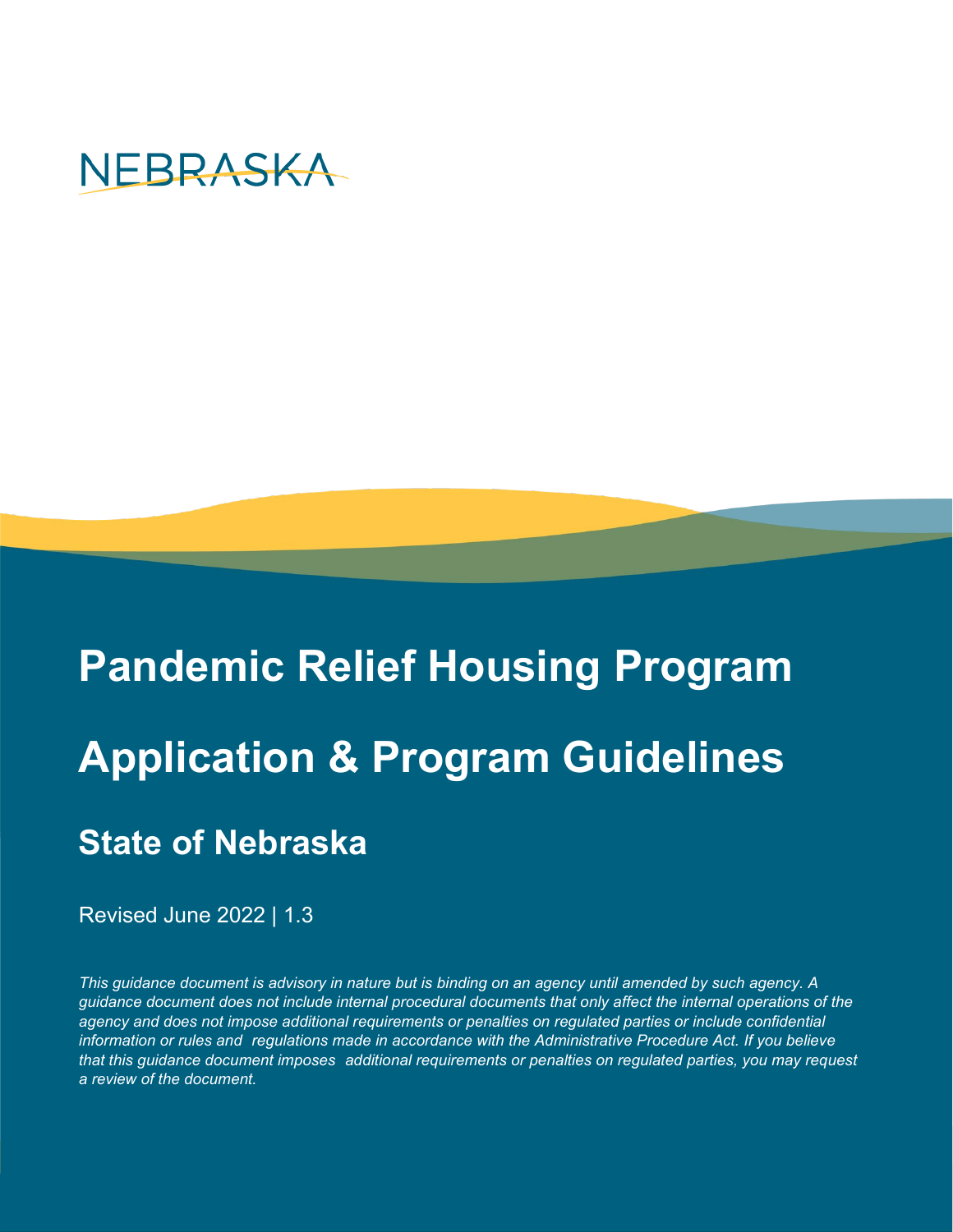# **TABLE OF CONTENTS**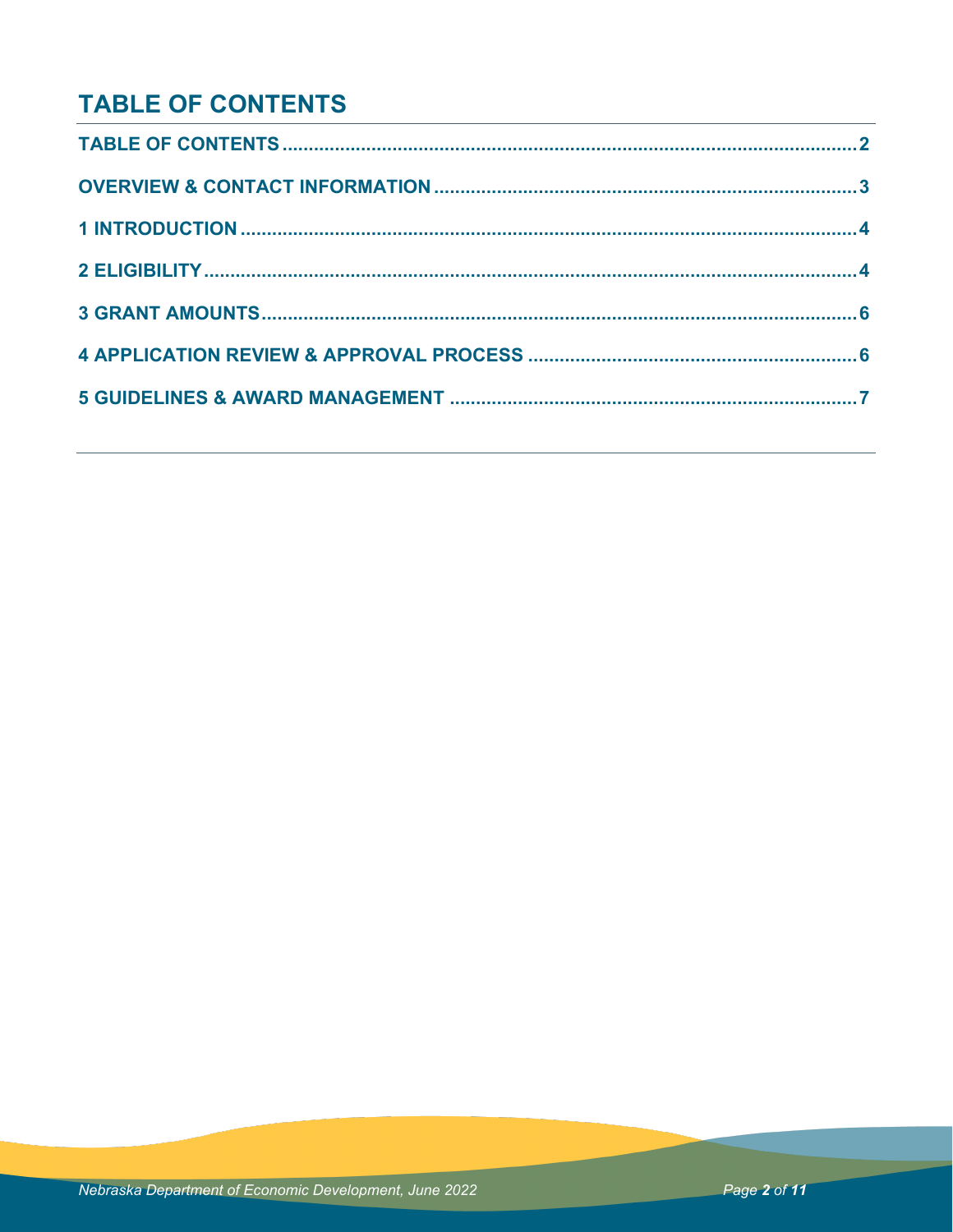# **OVERVIEW & CONTACT INFORMATION**

**Lynn Kohout, Director** Nebraska Department of Economic Development Housing Division 245 Fallbrook Blvd, Suite 002 Lincoln, NE 68521 402-440-2599 [lynn.kohout@nebraska.gov](mailto:lynn.kohout@nebraska.gov) 

| <b>GRANT SCHEDULE</b>                                                    |  |
|--------------------------------------------------------------------------|--|
| <b>Anticipated Date</b><br>Application Available in<br><b>GMS System</b> |  |
| Anticipate Application<br>Due Date                                       |  |
| <b>Anticipated Award Date</b>                                            |  |
| <b>Contract Term</b>                                                     |  |

*The Pandemic Relief Housing Program is authorized and further described within Nebraska Legislative Bill 1014, § 42 (Neb. Leg., 107th Leg. 2d Sess.).*

### Application Portal and Grants Management System

To administer the Pandemic Relief Housing Program (PRHP), the Nebraska Department of Economic Development (DED) uses a grants management system (GMS), AmpliFund. The GMS User Guides, with instructions for accessing and using the system to apply or implement a PRHP grant and other resources are available on DED's website, [http://opportunity.nebraska.gov/amplifund/.](http://opportunity.nebraska.gov/amplifund/)

For technical assistance using the GMS, contact the AmpliFund support team at [support@amplifund.zendesk.com.](mailto:support@amplifund.zendesk.com) For assistance on DED's business processes in the GMS, email the DED Research team at [support@dednebraska.zendesk.com.](mailto:support@dednebraska.zendesk.com)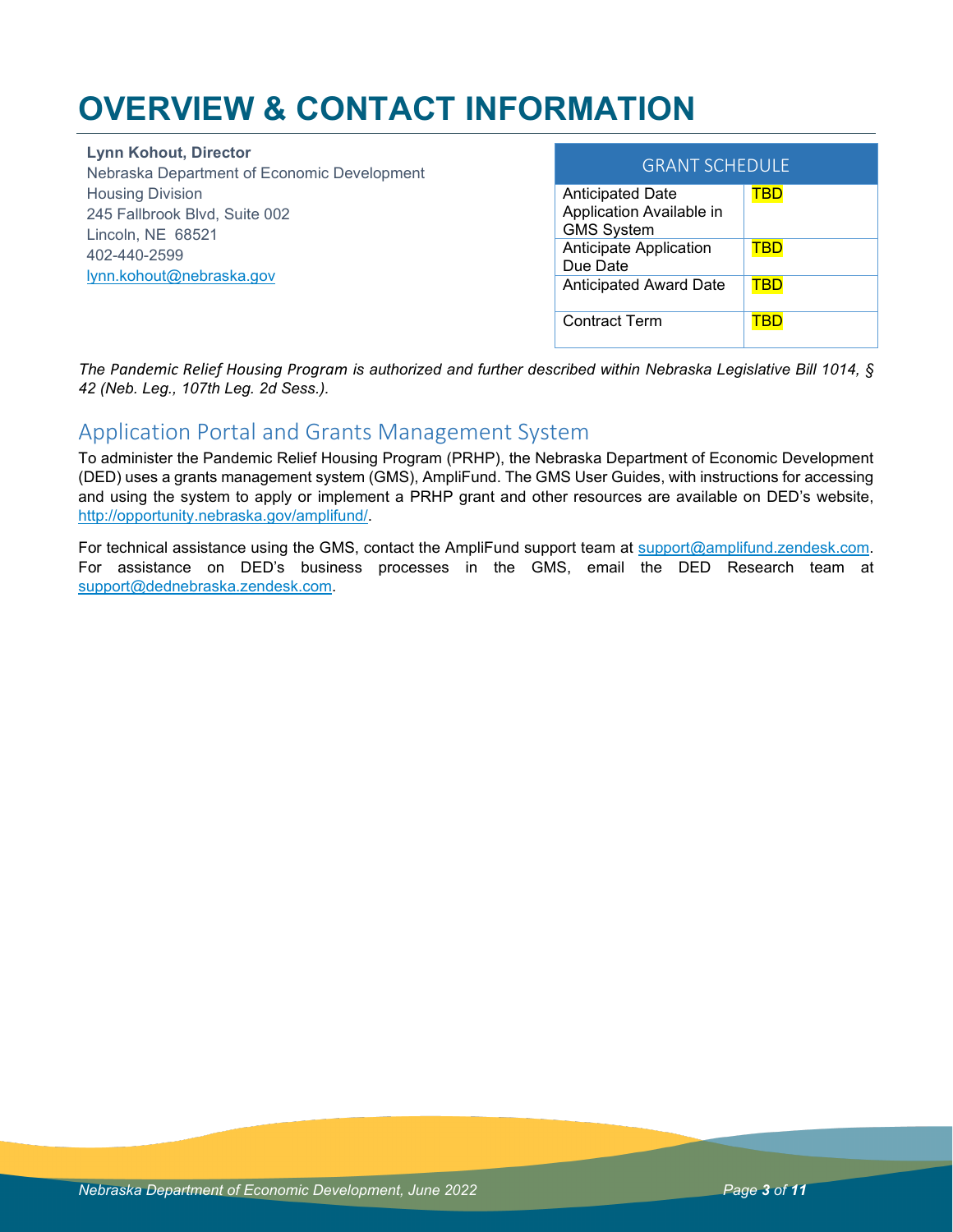# **1 INTRODUCTION**

The Pandemic Relief Housing Program was created from the state's allocation under the federal Coronavirus State and Local Fiscal Recovery Funds to support the response and recovery from the COVID-19 public health emergency. The program provides support to families struggling with the public health and negative economic impact of the pandemic. Refugee populations are typically low- or moderate-income and are presumed disproportionately impacted households. These populations may also have experienced increased food and/or housing insecurity resulting from the pandemic. The fund shall be used to provide grants to nonprofit organizations that develop affordable housing, including housing for refugees and other such legal immigrants.

Governor Pete Ricketts and the Nebraska Legislature allocated \$8,000,000.00 from the federal Coronavirus State Fiscal Recovery Fund, pursuant to the American Rescue Plan Act of 2021 to the Nebraska Department of Economic Development (DED) for the creation of the Refugee Housing Program. Housing developed under this program must benefit households with an income at or below 185% of the most recent poverty guidelines published by the U.S. Department of Health and Human Services, refugee households, or other such legal immigrant households. Program funds must be obligated to projects by December 31, 2024. Housing projects must be completed by, and all funds expended by December 31, 2026.

The Application & Program Guidelines, grant schedule and other documents, once available, will be found at the forthcoming PRHP webpage on DED's website, opportunity.nebraska.gov, or by contacting the PRHP Program Coordinator.

GMS User Guides, with instructions for accessing and using the system to apply for and implement a Pandemic Relief Housing Program grant, and other resources are available on DED's AmpliFund Resource page, [https://opportunity.nebraska.gov/programs/amplifund/.](https://opportunity.nebraska.gov/programs/amplifund/)

# **2 ELIGIBILITY**

The Pandemic Relief Housing Program and any awards made thereunder are funded with federal funds allocated to the State of Nebraska from the federal Coronavirus State Fiscal Recovery Fund (CSFRF) pursuant to the American Rescue Plan Act of 2021 (ARPA). As such all funds must be used in compliance with section 602(c) of the Social Security Act, 42 U.S.C. § 802(c), 31 C.F.R. Part 35, the U.S. Department of the Treasury regulations implementing that section, all relevant Treasury guidance, and the Coronavirus State Fiscal Recovery Fund Award Terms and Conditions.

## 2.1 Eligible Use

Pursuant to 42 U.S.C. § 802(c)(1) awards made by the Pandemic Relief Housing Program will be made to respond to negative economic impacts with respect to the Coronavirus Disease 2019 (COVID–19) including assistance to households and nonprofits.

The Pandemic Relief Housing Program will provide awards to eligible nonprofits to develop affordable housing including rental, homeowner and homebuyer projects, including single and multi-family new construction, rehabilitation, conversion, and down-payment assistance as a response to the negative economic impacts of the COVID-19 public health emergency for households with an income at or below 185% of the most recent poverty guidelines published by the U.S. Department of Health and Human Services, refugee households, or other such legal immigrant households. The Treasury guidance *Coronavirus State & Local Fiscal Recovery Funds: Overview of the Final Rule* indicates on page 15 that households at or below 185% of the poverty guidelines are presumed disproportionately impacted by the pandemic. The State of Nebraska has also determined that refugee and other such immigrant households have been disproportionately impacted by the pandemic as explained below.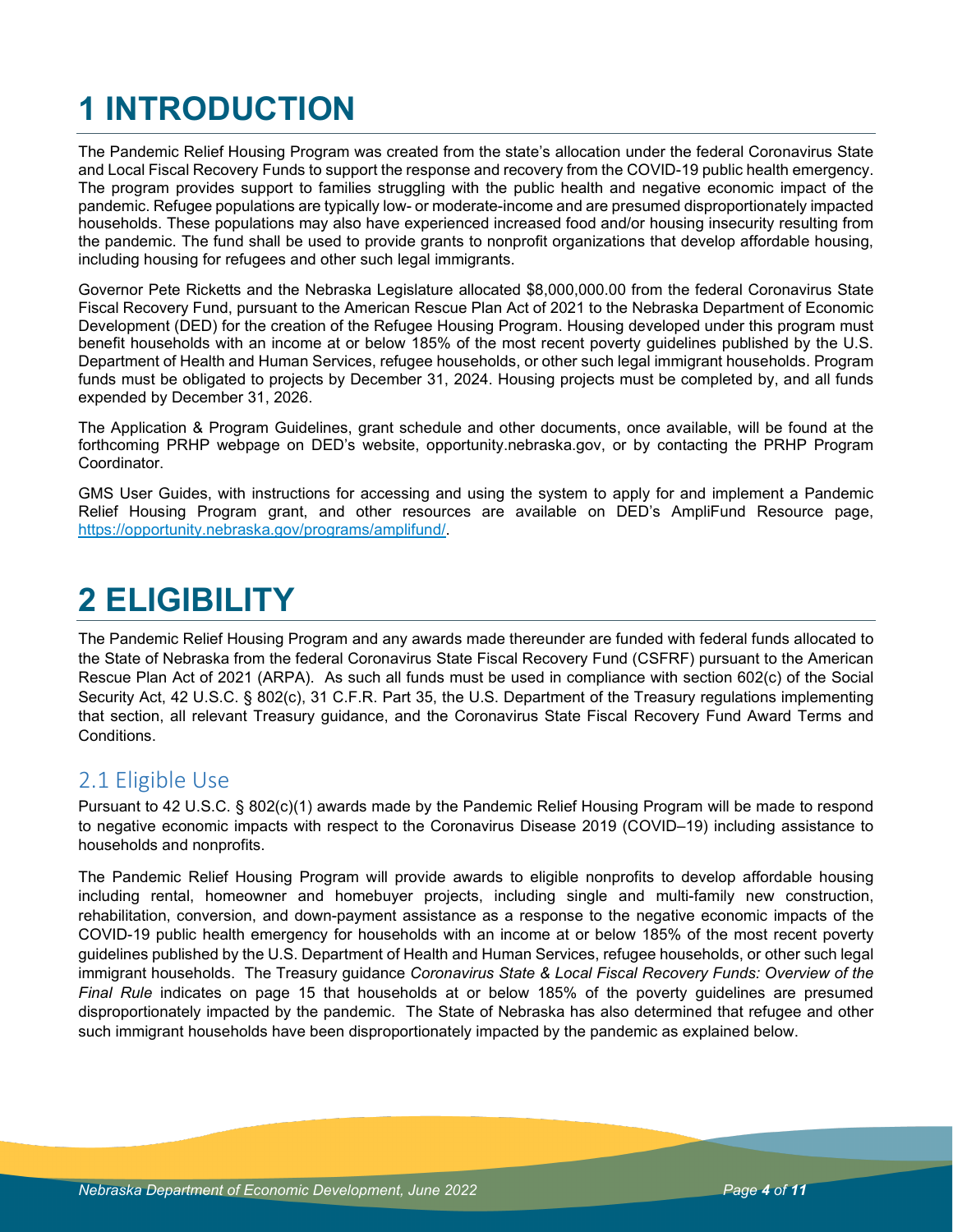#### 2.1.1 Disproportionate Impact Determination for Refugee and Legal Immigrant Households

"Disproportionately impacted" entities are those that experienced disproportionate public health or economic outcomes from the pandemic. The Nebraska Department of Economic Development determines that the households of refugees and other such legal immigrants were disproportionately impacted by the COVID-19 public health emergency.

From 2015 to 2020, an average of 800 refugees have immigrated to Nebraska annually<sup>1</sup>. Nebraska's refugees experienced a more significant, negative economic impact during the COVID-19 pandemic than the native-born population. We analyzed the change in the labor force participation rate and employment from 2019 to 2020. The available data is for the foreign-born population, which includes legally-admitted immigrants, refugees, temporary residents such as students and temporary workers, and undocumented immigrants<sup>[2](#page-4-1)</sup>. No data considers only refugees. Based on anecdotal evidence, the trends for the entire population hold true for the refugee population and are likely more negative. We considered gender, age, educational attainment and the presence of children in the household.

#### Labor Force Participation Rate

The labor force participation rate describes the percent of the civilian, noninstitutionalized population, 16 years and older who are employed. It indicates both people who are working and those who are actively looking for work. In general, the refugee population has higher labor force participation rates than the native born population, except for women. However, from 2019 to 2020, both the native and foreign-born populations experienced a drop in the labor force participation rate. The refugee population experienced a larger decrease overall (1.6% vs 1.3%). This decrease was more severe for women (-1.7%), for people with less than a high school diploma (-1.5%), for high school graduates  $(-3.6\%)$  $(-3.6\%)$  $(-3.6\%)$ , and for those with children under 18  $(-1.5\%)$ <sup>3</sup>.

#### Employment*[4](#page-4-3)*

As implied by the labor force participation rates, the refugee population experienced significant job loss from the COVID-19 pandemic – twice that of the native born population (-9.8% vs -5.4%). COVID-19 was especially difficult for women (-11.1%), for those with less than a high school diploma (-17.0%), and for high school graduates (-13.0%). Every refugee group we considered across gender, age, educational attainment and children in the household lost more jobs during the pandemic than the native born population. Foreign-born job losses were anywhere from 1.3% to 5.5% greater than the native born population across those demographic groups. Parallel to the job loss, the foreign born population had higher unemployment rates overall (9.2% vs 7.8%), across gender, age, educational attainment, and children in the household. Unemployment rates were 1.1% to 2.8% higher than the native born population.

#### Income

In addition to the negative economic impacts from job loss, the foreign born population earns lower wages than the native born population. The overall wage in 2020 was 13% lower than the native born population. While the gap narrowed slightly from 2019 to 2020, it is still significant. Furthermore, the wage gap is widest for refugees who have less than a Bachelor's degree. Nationally, the foreign born populations had median weekly earnings of \$885 (\$46,020 per year) in 2020[5.](#page-4-4) Nebraska's 2020

- <span id="page-4-3"></span> $4$  *Id.*
- <span id="page-4-4"></span> $5$   $\overline{1}$

<span id="page-4-0"></span><sup>1</sup> U.S. Department of State. (2015-2020). Refugee Arrivals: Fiscal Years 2015 to 2019. U.S. Department of Homeland Security.

<span id="page-4-1"></span><sup>2</sup> Bureau of Labor Statistics. (2019-2021). *Foreign-born Workers: Labor Force Characteristics (Current Population Survey).* U.S. Department of Labor.

<span id="page-4-2"></span><sup>3</sup> *Id*.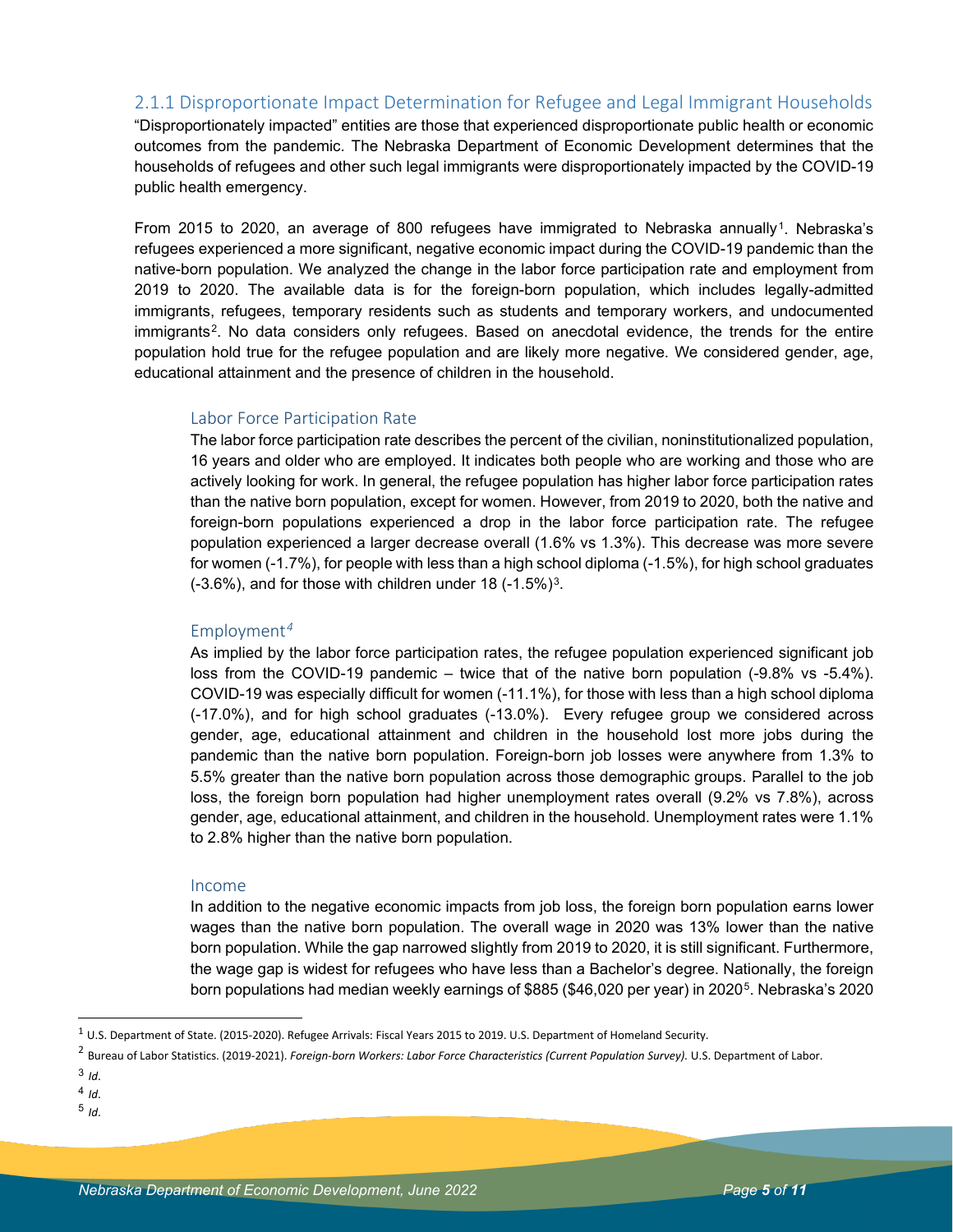average weekly wage was 19.5% below the nation's. Therefore, we can assume that refugees living in Nebraska earn about \$712 per week. On average, foreign born households who entered 2010 or later, have 1.54 workers and 3.66 people per household (U.S. Census Bureau, 2020). This implies that the average household income (\$56,996) meets the 300% FPG moderate income (\$79,500) guidelines established by Treasury for Nebraska.

These households in particular were disproportionately impacted by job losses, increased unemployment, and decreases in workers participating in the labor force. Overall, they receive less income than native born households. These factors exacerbate housing insecurity. Furthermore,  $43.5\%$  of Nebraska refugee households face a language barrier $6$ , which can compound economic and housing barriers. There is a need for low-income housing. It is generally accepted that if a household spends more than 30 percent of income on housing, they are housing-burdened. Around a quarter of Nebraska's foreign born population is not living in affordable housing (23.2% for owners units and 31.6% for renters)<sup>7</sup>.

The PRHP will provide grants to develop affordable housing including housing for households at or below 185% of the most recent poverty guidelines, refugee households and other legal immigrant households. The *Coronavirus State & Local Fiscal Recovery Funds: Overview of the Final Rule* guidance from Treasury indicates on page 18 the "[p]rograms or services to support long-term housing security: including development of affordable housing and permanent supportive housing" is an enumerated eligible use for these three disproportionately impacted household groups.

# 2.2 Eligible Applicants

Eligible applicants include 501(c)3, 501(c)4 and 501(c)6 organizations located in Nebraska that develop affordable housing, including housing for refuges and/or other such legal immigrants. The organization must currently develop affordable housing including housing for refugees and/or other such legal immigrants or intend to do so with the grant funds.

Rental, homeowner and homebuyer projects are eligible under this program including single and multi-family new construction, rehabilitation, conversion, and down-payment assistance. Projects must be completed, and all grant funds expended by 12/31/2026.

# **3 GRANT AMOUNTS**

Minimum grant amount is \$500,000. Maximum grant amount is \$1,000,000.

# **4 APPLICATION REVIEW & APPROVAL PROCESS**

DED will develop, make available, and accept applications at a date to be determined through its GMS, AmpliFund.

# 4.1 Application Technical Assistance

Your application will be submitted electronically, through DED's GMS. It will automatically close at the time specified. You will not be able to submit after that point. Once you have submitted your application, you cannot edit it. DED will receive automatic notification of your submissions.

<span id="page-5-0"></span><sup>6</sup> U.S. Census Bureau. (2020). S0502: Selected Characteristics of the Foreign-born Population by Period of Entry. American Community Survey 5-Year Estimates.

<span id="page-5-1"></span><sup>7</sup> *Id.*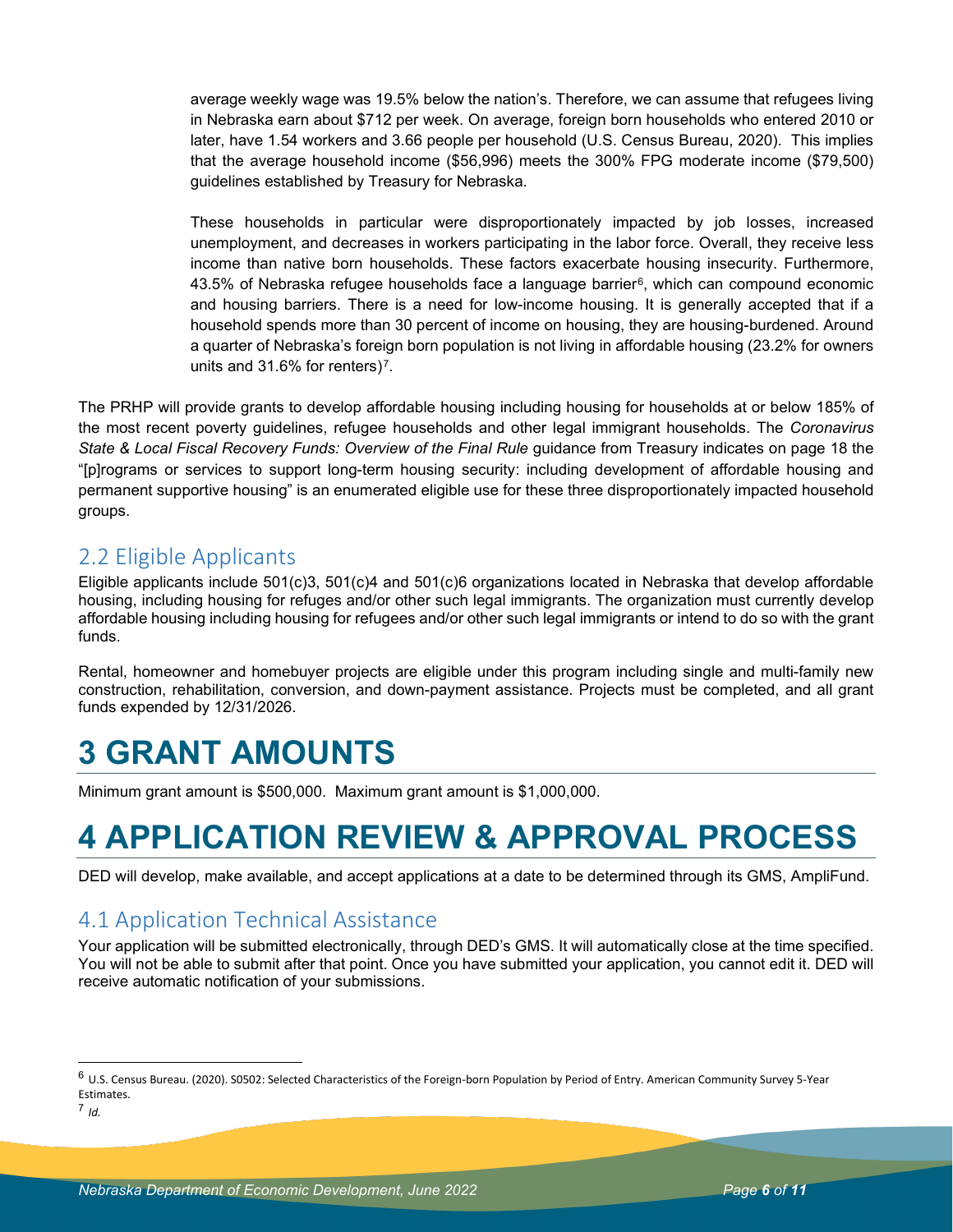The user guides referenced in **bold** can be found at DED's GMS help center: <https://opportunity.nebraska.gov/programs/amplifund/> .

#### 4.1.1 Account Management

If you do not already have an applicant account, you will need to register for one (see **Registering for the Applicant Portal** user guide). You will need to add your staff as users to your organizational account (see **How to Add Users**). If you have hired an entity to apply on your behalf ("External User"), please follow the **External Users Guide** when setting up the account. It is best practice for the applicant organization to create an AmpliFund account, adding your External User as a user in your organization.

#### 4.1.2 Application Sections

To successfully apply, you will need to complete all required fields and sections of the applications. Applications will have the following sections:

- Project Information
- Application Forms
- Budget
- Performance Plan

See DED's GMS support site for a program-specific user guide and general user guides and help videos on applying.

# **5 GUIDELINES & AWARD MANAGEMENT**

### 5.1 Award Overview

Once DED approves an application for an award, DED will issue a letter indicating as such to the Awardee. Along with the letter will be an organization questionnaire that the Awardee must complete fully and return to DED. Upon receipt of the organization questionnaire, DED will prepare and deliver to the Awardee a Pandemic Relief Housing Program Award Agreement for review and signature. This process typically happens within 30-45 days of DED's receiving the fully completed organizational questionnaire.

Awardees must review, sign, and submit the Pandemic Relief Housing Program Award Agreement and meet any required special conditions items before issuance of Release of Funds. Award agreements are issued for a performance period that will extend from the agreement start date until December 31, 2026. All funds awarded must be obligated to eligible uses by July 1, 2024 and if so obligated, expended by the Awardee by December 31, 2026. Funds not obligated by July 1, 2024 will be returned to DED for transfer as required under LB1024. Obligated funds not expended by December 31, 2026 must be returned to DED for return to Treasury. For the purposes of the award, "obligation" means orders placed for property and services, contracts and subawards made, and similar transactions that require payment. Further instructions or other requirements about the award agreement may be provided to Awardees along with the NOA or by other written communication or notice.

### 5.2 Account Setup

Following DED's issuance of the application approval letter, the Awardee will receive a GMS-generated email from AmpliFund Administrator, [no-reply@gotomygrants.com,](mailto:no-reply@gotomygrants.com) indicating that the Awardee has an award and prompting you to log-in. There will be a with instructions on how to log-in, based on whether or not your organization has an account. This email is sent to the Account Owner, which is typically the Primary Contact as identified within the Application. Awardees should check their spam or junk mail folder as email settings may direct this system-generated email there. If the Primary Contact's information is no longer valid, the links in the email are expired, or the email is not received within 30 days of letter of approval, the Awardee should contact the Pandemic Relief Housing Program Contact.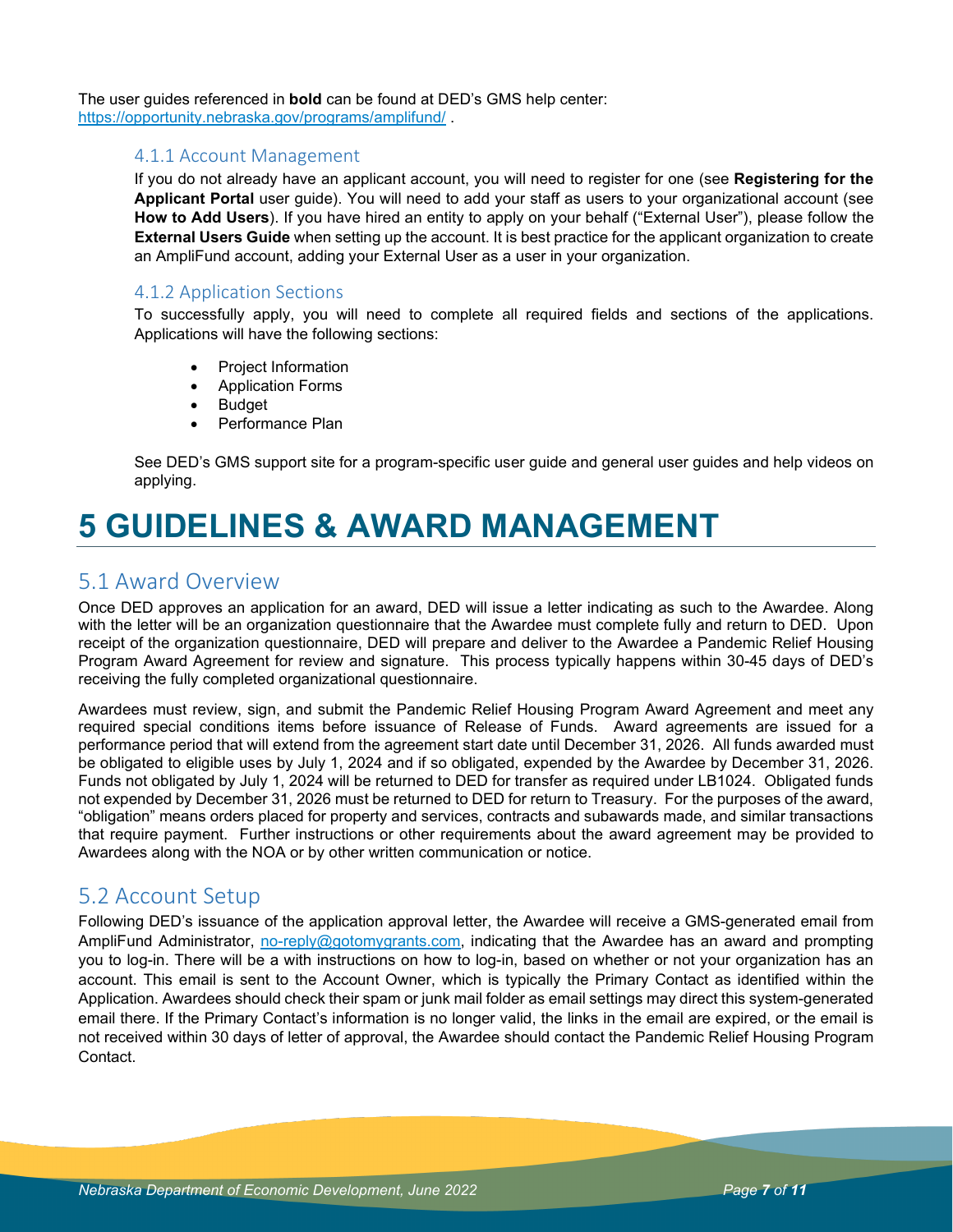#### 5.2.1 Log-in

The application portal is distinct from the award management side of the GMS, i.e., the URL used to apply for your grant is different from the URL you will use for checking the status of and managing your grant.

To manage your grant, always go to: [https://ne.amplifund.com](https://ne.amplifund.com/) using a supported browser: Google Chrome, Mozilla Firefox, or Microsoft Edge.

To set-up your grant, please follow **What to Do When you Receive a Grant** guide on DED's GMS help center: [https://opportunity.nebraska.gov/programs/amplifund/.](https://opportunity.nebraska.gov/programs/amplifund/)

#### 5.2.2 Add Users to your Account

Once the Awardee's Primary Contact sets up their user account, the option to add other users to help manage the grant becomes available, as does the ability to be assigned or assign tasks to complete various steps of grant implementation (e.g., sign contract, submit completed ACH form, submit payment request, etc.). Please follow the **How to Add Users** guide on DED's GMS help center.

#### 5.2.3 Identify Awardee Grant Manager

After adding users to your account, the Awardee needs to identify a Grant Manager. This person will receive notifications ("tasks") requiring action for implementation of the grant.

NOTE: The Awardee Grant Manager is the primary point of contact for all grant-related matters. All DED and GMS automated emails are directed to the Grant Manager.

### 5.3 Award Agreement and Award Disbursement Process

Following DED's letter of approval, DED issues via DocuSign an electronic copy of the Pandemic Relief Housing Program Award Agreement. Unless otherwise directed, the agreement and any special conditions are available within the GMS, under Tools > Documents. The Pandemic Relief Housing Program Award Agreement is entered into between DED and the Awardee. If the Awardee is an organization or other legal entity, an authorized representative of the Awardee must sign the contract.

The Awardee must review, sign, date, and return the agreement via DocuSign to accept Pandemic Relief Housing Program awards. DED signs the contract after it is signed by the Awardee. Upon full execution of the agreement and the meeting of any required conditions specified in the contract, the Awardee must submit the First Payment Request.

#### 5.3.1 Payment Request and Disbursement Process Overview

DED will disburse grant funds on a reimbursement basis up to the full amount of the grant. Funds are transferred electronically to the account designated on the State of Nebraska ACH Enrollment Form which must be submitted with the signed contract.

At any time, following the execution of the agreement and the meeting of special conditions of the agreement, the Awardee may submit payment requests. Actual payment will not occur before the date of DED's signature on the Pandemic Relief Housing Program agreement and approval of the payment request. An email from AmpliFund Administrator will give notice to the Awardee Grant Manager that DED has approved the request for processing of payment. Upon subsequent processing, the email address(s) listed on the Awardee's ACH form receives notice.

Awardees can find detailed instructions for how to submit payment requests in the user guides located on DED's GMS help center, [https://opportunity.nebraska.gov/programs/amplifund/.](https://opportunity.nebraska.gov/programs/amplifund/) 

Under normal circumstances, assuming the Awardee meets the terms of the contract, DED will issue payments on a reimbursement basis and subject to Awardee's submission of compliance materials (e.g., paid invoices, cancelled checks, etc.) for review and approval by DED.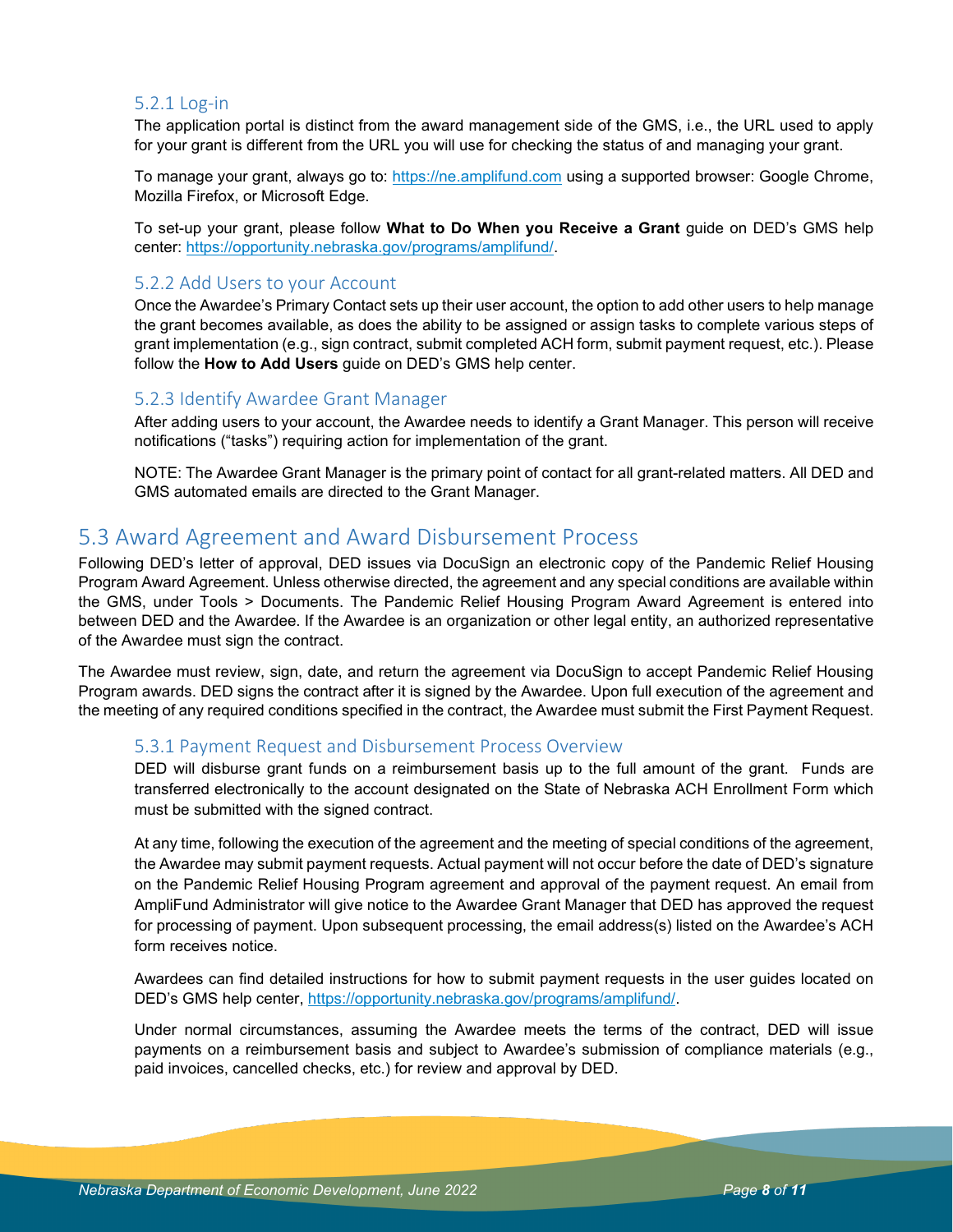The funds are transferred electronically to the account designated on the State of Nebraska ACH Enrollment Form which must be submitted with the signed contract.

Further described below, the timing of the final disbursement request depends on the Awardee's ability to document expenditure of funds as required in the agreement but should be submitted to DED on or before the end of the contract term.

### 5.4 Compliance & Reporting Requirements

Once the grant awards are made, Awardees will be subject to applicable state and federal statutes and regulations which govern the use of the award funds. The following is a general overview of compliance and reporting requirements. It should not be considered an exhaustive review of all compliance and reporting requirements. In all instances, Awardees should review the statutes and regulations and agreement terms and conditions applicable to Awardee's use of their award.

#### 5.4.1 Uniform Administrative Requirements

The Pandemic Relief Housing Program grant awards are generally subject to the requirements set forth in the Uniform Administrative Requirements, Cost Principles, and Audit Requirements for Federal Awards, 2 CFR Part 200 (the "Uniform Guidance"). Awardees should review the Uniform Guidance requirements applicable to Applicant's use of federal funds, and federally funded projects. Awardees should consider how and whether certain aspects of the Uniform Guidance apply. The following provides a general summary of compliance responsibilities under applicable federal statutes and regulations, including the Uniform Guidance, as described in 2020 OMB guidance. Note that the descriptions below are only general summaries, and all Awardees are advised to carefully review the Uniform Guidance requirements, any additional regulatory and statutory requirements applicable to the program, and the terms and conditions of the Pandemic Relief Housing Program Award Agreement.

Allowable Activities. Each Awardee should review program requirements, including Treasury's Final Rule 31 C.F.R. Part 35 and the Awardee's Award Terms and Conditions, to determine and record eligible uses of funds. Per 2 CFR 200.303, Awardees must develop and implement effective internal controls to ensure that funding decisions under the award constitute eligible uses of funds, and document determinations.

Allowable Costs/Cost Principles. As outlined in the Uniform Guidance at 2 CFR Part 200, Subpart E regarding Cost Principles, allowable costs are based on the premise that an Awardee is responsible for the effective administration of Federal awards, application of sound management practices, and administration of Federal funds in a manner consistent with the program objectives and terms and conditions of the award. Awardees must implement robust internal controls and effective monitoring to ensure compliance with the Cost Principles, which are important for building trust and accountability.

Funds may be, but are not required to be, used along with other funding sources for a given project. Note that funds may not be used for a non-Federal cost share or match where prohibited by other Federal programs.

Treasury's Final Rule and guidance and the Uniform Guidance outline the types of costs that are allowable, including certain audit costs. For example, per 2 CFR 200.425, a reasonably proportionate share of the costs of audits required by the Single Audit Act Amendments of 1996 are allowable; however, costs for audits that were not performed, or not in accordance with 2 CFR Part 200, Subpart F are not allowable. Please see 2 CFR Part 200, Subpart E regarding the Cost Principles for more information.

Eligibility. Under this program, if applicable, Awardees are responsible for ensuring funds are used for eligible purposes. Generally, Awardees must develop and implement policies and procedures, and record retention, to determine and monitor implementation of criteria for determining the eligibility of beneficiaries and/or subrecipients. Awardees will need to maintain procedures for obtaining information evidencing a given beneficiary, subrecipient, or contractor's eligibility including a valid SAM.gov registration. Implementing riskbased due diligence for eligibility determinations is a best practice to augment Awardee's existing controls.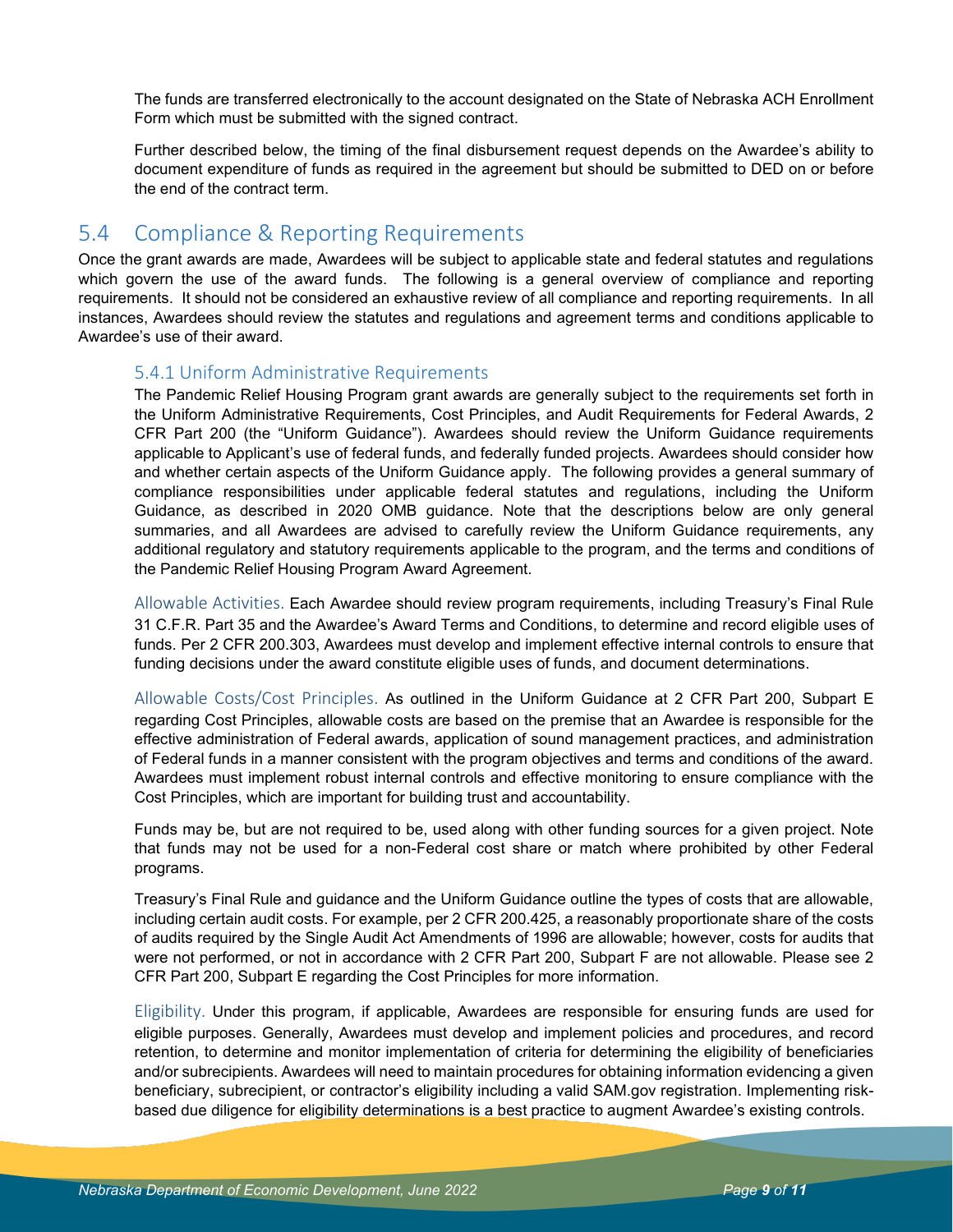Equipment and Real Property Management. Any purchase of equipment or real property with Pandemic Relief Housing Program funds must be consistent with the Uniform Guidance at 2 CFR Part 200, Subpart D. Equipment and real property acquired under this program must be used for the originally authorized purpose. Consistent with 2 CFR 200.311 and 2 CFR 200.313, any equipment or real property acquired using Pandemic Relief Housing Program funds shall vest in the non-Federal entity. Any acquisition and maintenance of equipment or real property must also be in compliance with relevant laws and regulations.

Period of Performance. Generally, unless otherwise limited by this program, funds must be used for costs incurred by the Awardee during the period that begins on March 3, 2021, and ends on December 31, 2024. Award funds expended for the financial obligations incurred by December 31, 2024, must be expended by December 31, 2026.

Procurement, Suspension & Debarment. Awardees are responsible for ensuring that any procurement using award funds, or payments under procurement contracts using such funds are consistent with the procurement standards set forth in the Uniform Guidance at 2 CFR 200.317 through 2 CFR 200.327, as applicable. The Uniform Guidance establishes in 2 CFR 200.319 that all procurement transactions for property or services must be conducted in a manner providing full and open competition, consistent with standards outlined in 2 CFR 200.320, which allows for non-competitive procurements only in circumstances where at least one of the conditions below is true: the item is below the micro-purchase threshold; the item is only available from a single source; the public exigency or emergency will not permit a delay from publicizing a competitive solicitation; or after solicitation of a number of sources, competition is determined inadequate. Awardees must have and use documented procurement procedures that are consistent with the standards outlined in 2 CFR 200.317 through 2 CFR 200.320. The Uniform Guidance requires an infrastructure for competitive bidding and contractor oversight, including maintaining written standards of conduct and prohibitions on dealing with suspended or debarred parties. Awardees must ensure adherence to all applicable local, State, and federal procurement laws and regulations.

Program Income. Generally, program income includes, but is not limited to, income from fees for services performed, the use or rental of real or personal property acquired under Federal awards and principal and interest on loans made with Federal award funds. Program income does not include interest earned on advances of Federal funds, rebates, credits, discounts, or interest on rebates, credits, or discounts. Awardees of Pandemic Relief Housing Program funds should calculate, document, and record the organization's program income. Additional controls that Awardees should implement include written policies that explicitly identify appropriate allocation methods, accounting standards and principles, compliance monitoring checks for program income calculations, and records.

The Uniform Guidance outlines the requirements that pertain to program income at 2 CFR 200.307. Treasury intends to provide additional guidance regarding program income and the application of 2 CFR 200.307(e)(1), including with respect to lending programs.

SAM.gov Requirements. Awardees are required to have an active registration with the System for Award Management (SAM) (https://www.sam.gov).

Recordkeeping Requirements. Generally, Awardees must maintain records and financial documents for five years after all funds have been expended or returned. Treasury may request transfer of records of longterm value at the end of such period. Wherever practicable, such records should be collected, transmitted, and stored in open and machine-readable formats. Awardees must agree to provide or make available such records to the State of Nebraska, Nebraska Department of Economic Development, and the U.S. Department of Treasury upon request, and to any authorized oversight body, including but not limited to the Government Accountability Office ("GAO"), Treasury's Office of Inspector General ("OIG"), and the Pandemic Relief Accountability Committee ("PRAC").